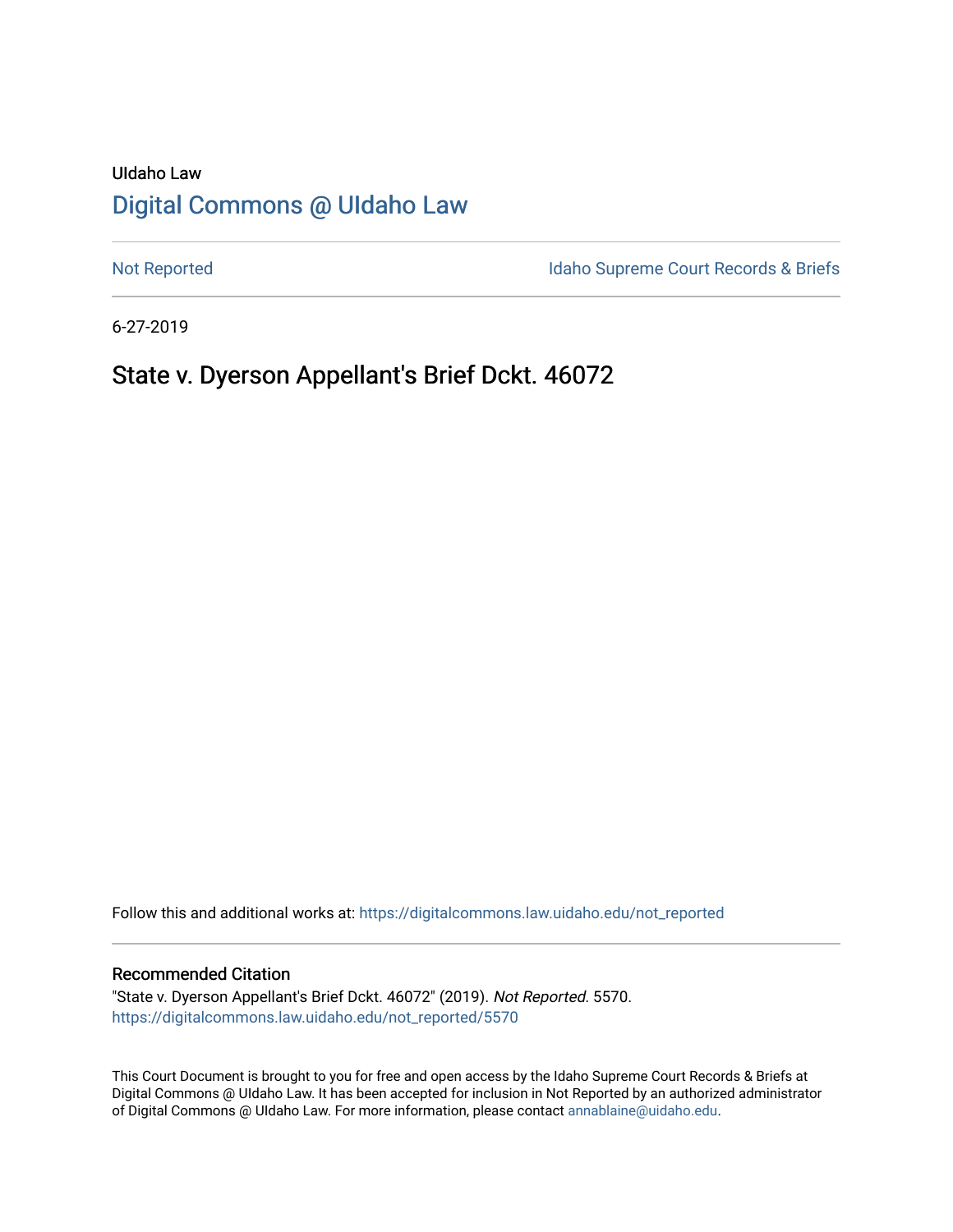Electronically Filed 6/27/2019 12:33 PM Idaho Supreme Court Karel Lehrman, Clerk of the Court By: Brad Thies, Deputy Clerk

ERIC D. FREDERICKSEN State Appellate Public Defender I.S.B. #6555

REED P. ANDERSON Deputy State Appellate Public Defender **I.S.B.** #9307 322 E. Front Street, Suite 570 Boise, Idaho 83702 Phone: (208) 334-2712 Fax: (208) 334-2985 E-mail: documents@sapd.state.id. us

## IN THE SUPREME COURT OF THE STATE OF IDAHO

| STATE OF IDAHO,        |                                |
|------------------------|--------------------------------|
|                        | NOS. 46072-2018 & 46073-2018   |
| Plaintiff-Respondent,  |                                |
|                        | KOOTENAI CO. NOS. CR-2016-8720 |
|                        | & CR 2017-21630                |
| V.                     |                                |
| SETHEN SIMEON DYERSON, | <b>APPELLANT'S BRIEF</b>       |
| Defendant-Appellant.   |                                |
|                        |                                |

## STATEMENT OF THE CASE

Nature of the Case

In this consolidated appeal, Mr. Dyerson appeals from the district court's judgment of conviction and its orders denying his Rule 35 motions. He asserts the district court abused its discretion when it imposed the sentences in his 2017 Case, and when it denied his Idaho Criminal Rule 35 motions in both cases.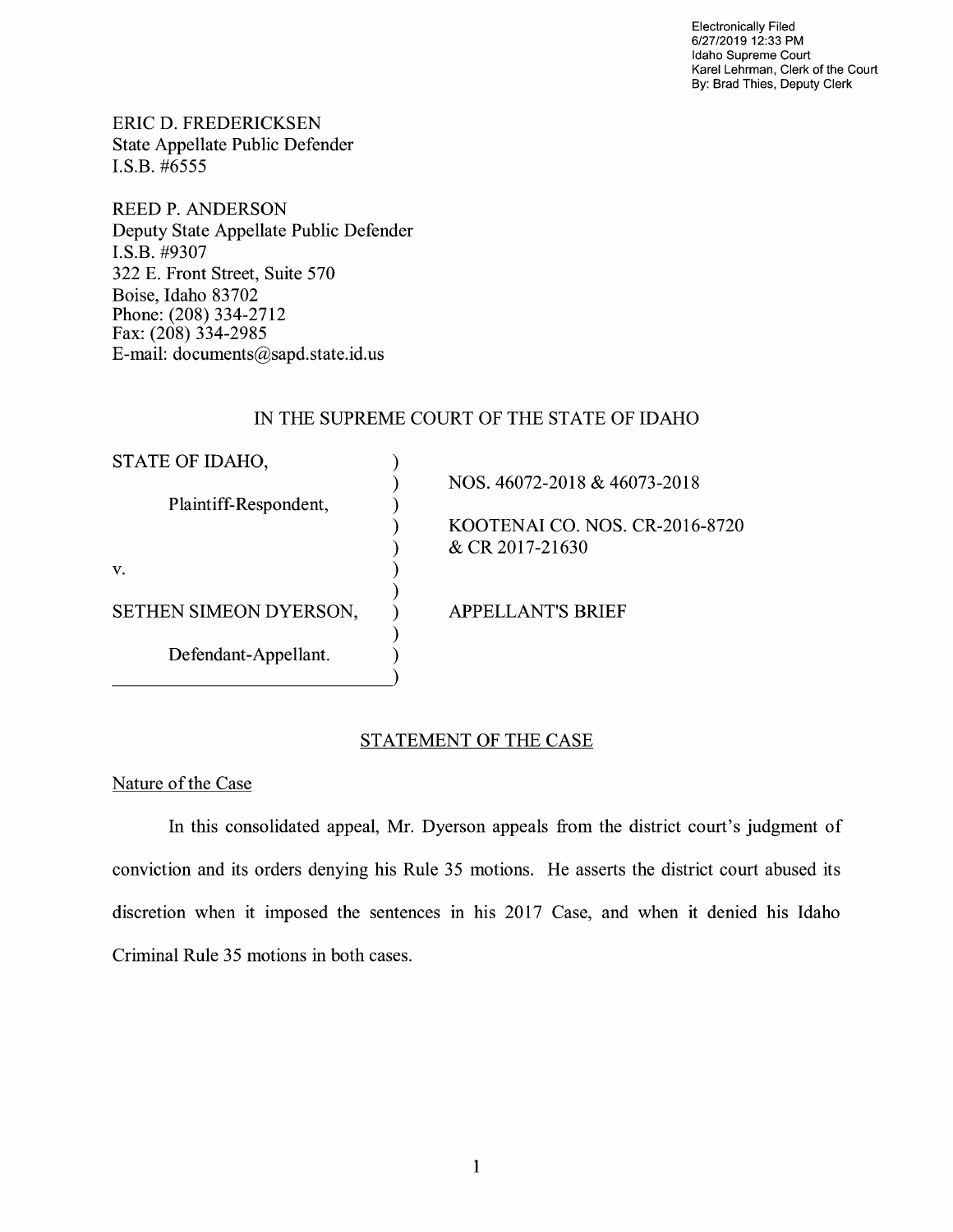### Statement of the Facts & Course of Proceedings

Supreme Court Docket Nos. 46072-2018 (district court case number CR-2016-8720 *(hereinafter,* 2016 Case)), and 46073-2018 (district court case number CR-2017-21630 *(hereinafter, 2017 Case))* have been consolidated for appellate purposes.  $(2017 R., p.99.)<sup>1</sup>$ 

In the 2016 Case, Mr. Dyerson was charged with one felony count of grand theft, one felony count of eluding a police officer, one misdemeanor count of concealment of evidence, and a persistent violator enhancement. (2016 R., pp.124-26.) Mr. Dyerson proceeded to trial and was found guilty on all counts. (2016 R., pp.182-83.) The district court imposed concurrent sentences of eight years, with five years fixed, for the grand theft charge, and five years, with three years fixed, for the eluding charge, but retained jurisdiction. (2016 R., pp.216-17.) After Mr. Dyerson successfully completed a rider program, the district court placed him on probation for three years. (2016 R., pp.239-42.) The State later filed a motion for a probation violation. (2016 R., pp.277-315.) Subsequently, Mr. Dyerson admitted to violating the terms of his probation by, among other things, possessing heroin and methamphetamine.  $(12/27/17 \text{ Tr.}, p.5,$  $L.24 - p.7, L.18.$ 

In the 2017 Case, Mr. Dyerson was charged with two felony counts of possession of a controlled substance, two felony counts of introducing or attempting to introduce major contraband into a correctional facility, one misdemeanor count of possession of marijuana, one misdemeanor count of possession of paraphernalia, one misdemeanor count of resisting or obstructing an officer, and a persistent violator enhancement. (2017 R., pp.41-44.) Pursuant to a

 $<sup>1</sup>$  The record on appeal contains two separate Clerk's Records: one for the 2016 Case, which is a</sup> 389-page electronic document, and one for the 2017 Case, which is a 111-page electronic document. As such, all citations to the Clerk's Record will begin with either "2016" or "2017."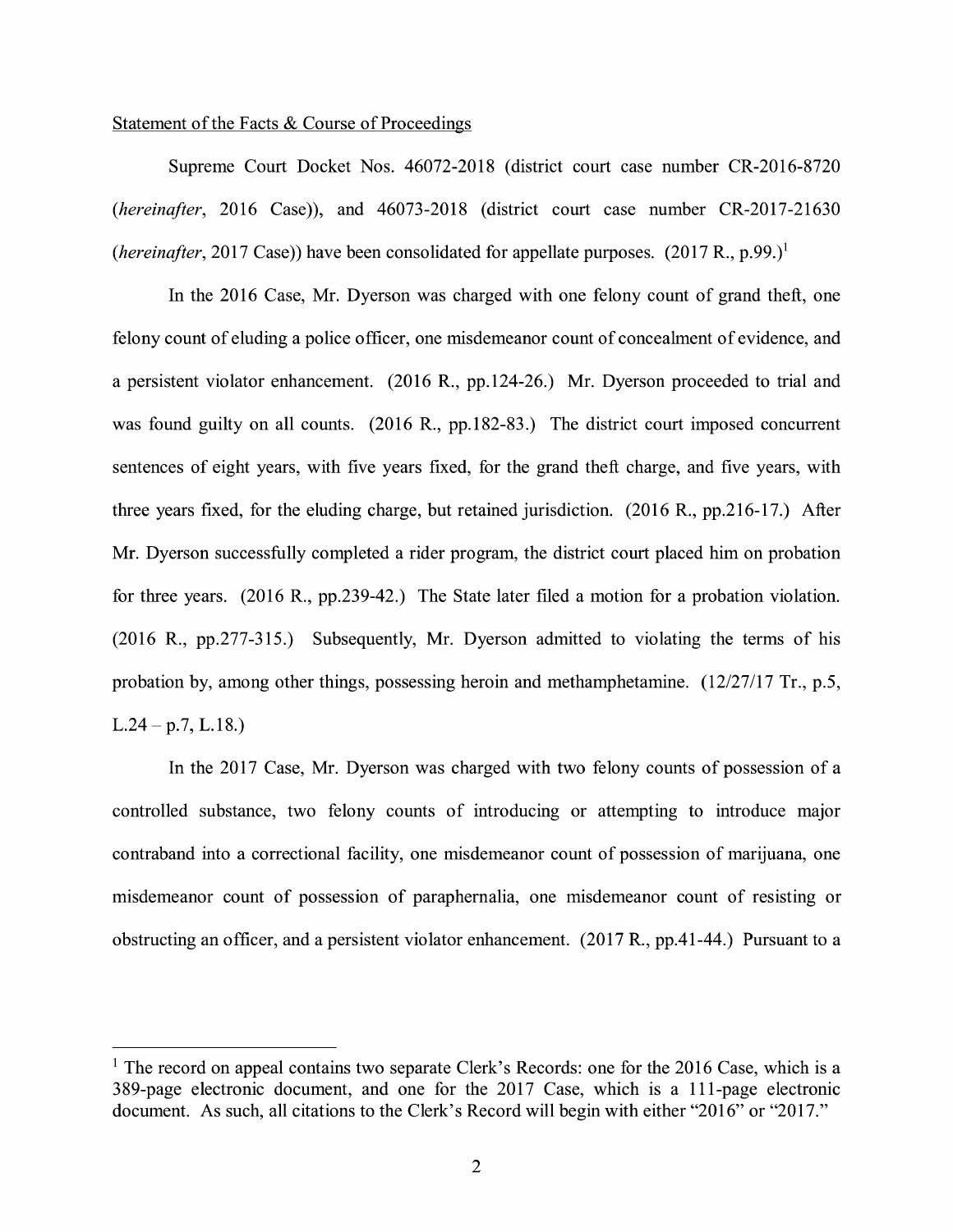plea agreement, Mr. Dyerson pled guilty to the possession and obstruction charges, and the State dismissed the other charges. (2017 R., pp.45, 47-49, 51.)

The district court later imposed concurrent sentences of seven years, with three years fixed, for the two felony possession charges in the 2017 Case and gave Mr. Dyerson credit for time served on the misdemeanor charges.  $(2017 \text{ R}., \text{pp.65-69}; \frac{3}{118} \text{ Tr}, \text{p.13}, L.19 - \text{p.14}, L.2.)$ It also revoked probation in the 2016 Case, executed Mr. Dyerson's underlying sentences in the case, and ordered that the sentences run concurrently to the sentences in the 2017 Case. (2016) R., pp.353-54;  $3/1/18$  Tr., p.14, L.11 - p.15, L.9.) Subsequently, Mr. Dyerson filed Idaho Criminal Rule 35 motions requesting leniency in both cases. (2016 R., p.355; 2017 R., p.70.) After a hearing, the district court denied the motions. (2016 R., p.365; 2017 R., p.91; 4/20/18 Tr., p.33, Ls.8-15.) Mr. Dyerson filed notices of appeal timely from the district court's judgment of conviction in the 2017 Case, the district court's order revoking probation and executing the sentence in the 2016 Case, and the district court's orders denying the Rule 35 motions in both cases. (2016 R., pp.361-63; 2017 R., pp.80-82.)

#### ISSUES

- I. Did the district court abuse its discretion when it imposed concurrent sentences of seven years, with three years fixed, following Mr. Dyerson's pleas of guilty to two counts of possession of a controlled substance?
- II. Did the district court abuse its discretion when it denied Mr. Dyerson's Idaho Criminal Rule 35 Motions for a Reduction of Sentence?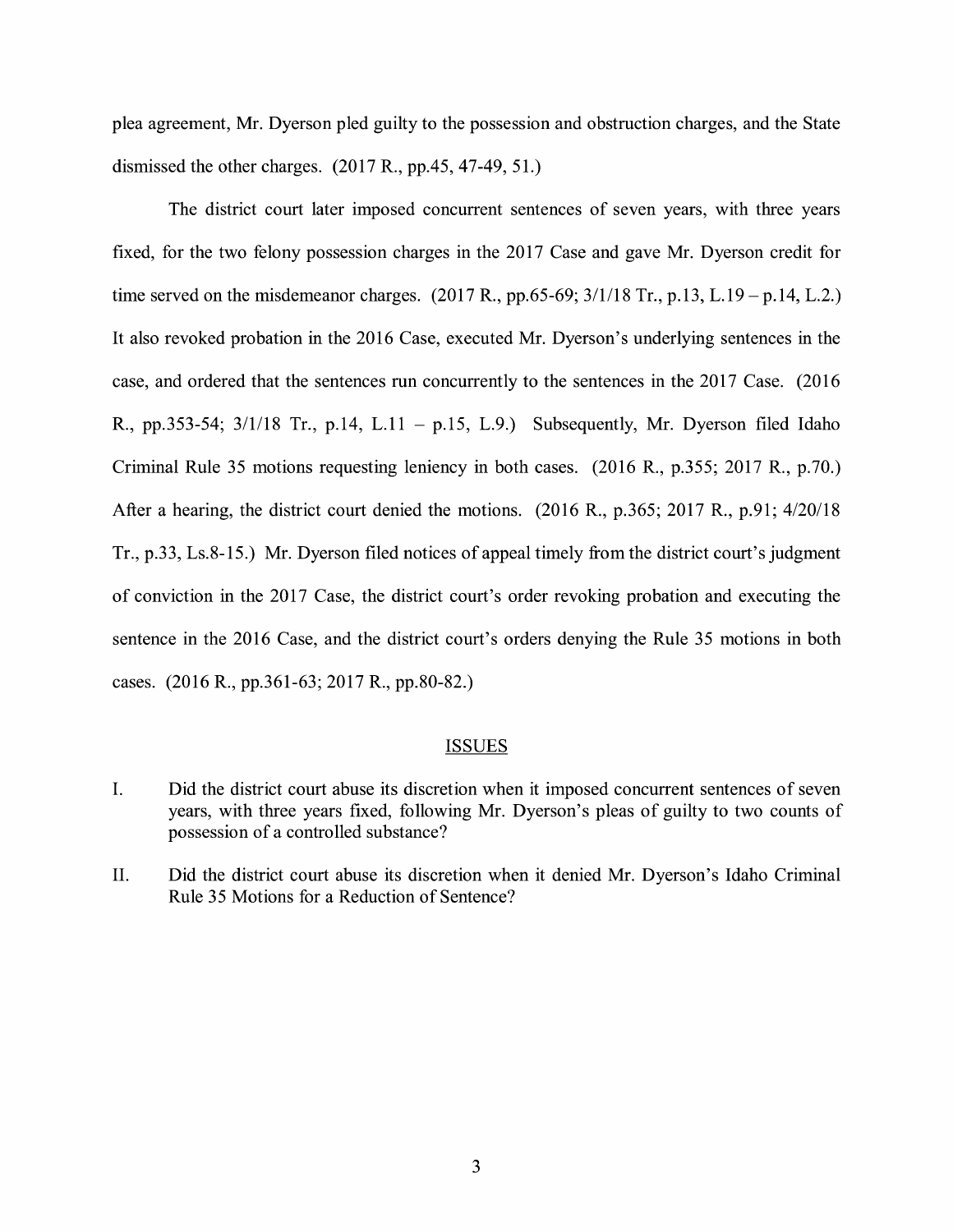#### ARGUMENT

I.

## The District Court Abused Its Discretion When It Imposed Concurrent Sentences Of Seven Years, With Three Years Fixed, Following Mr. Dyerson's Pleas Of Guilty To Two Counts of Possession Of A Controlled Substance

Given the facts of this case, Mr. Dyerson's concurrent sentences of seven years, with three years fixed, are excessive because they are not necessary to achieve the goals of sentencing. When there is a claim that the sentencing court imposed an excessive sentence, this Court will conduct "an independent review of the record, giving consideration to the nature of the offense, the character of the offender and the protection of the public interest." *State v. McIntosh,* 160 Idaho 1, 8 (2016). In such a review, the Court "considers the entire length of the sentence under an abuse of discretion standard." *Id.* An appellate court conducts a multi-tiered inquiry when an exercise of discretion is reviewed on appeal. It considers whether the trial court: "(1) correctly perceived the issue as one of discretion; (2) acted within the outer boundaries of its discretion; (3) acted consistently with the legal standards applicable to the specific choices available to it; and  $(4)$  reached its decision by the exercise of reason." *Lunneborg v. My Fun Life,* 163 Idaho 856, 863 (2018).

"When a trial court exercises its discretion in sentencing, 'the most fundamental requirement is reasonableness."' *McIntosh,* 160 Idaho at 8 ( quoting *State v. Hooper,* 119 Idaho 606, 608 (1991)). Unless it appears that the length of the sentence is "necessary to accomplish the primary objective of protecting society and to achieve any or all of the related goals of deterrence, rehabilitation, or retribution," the sentence is unreasonable. *Id.* When a sentence is excessive "considering any view of the facts," because it is not necessary to achieve these goals, it is unreasonable and therefore an abuse of discretion. *Id.*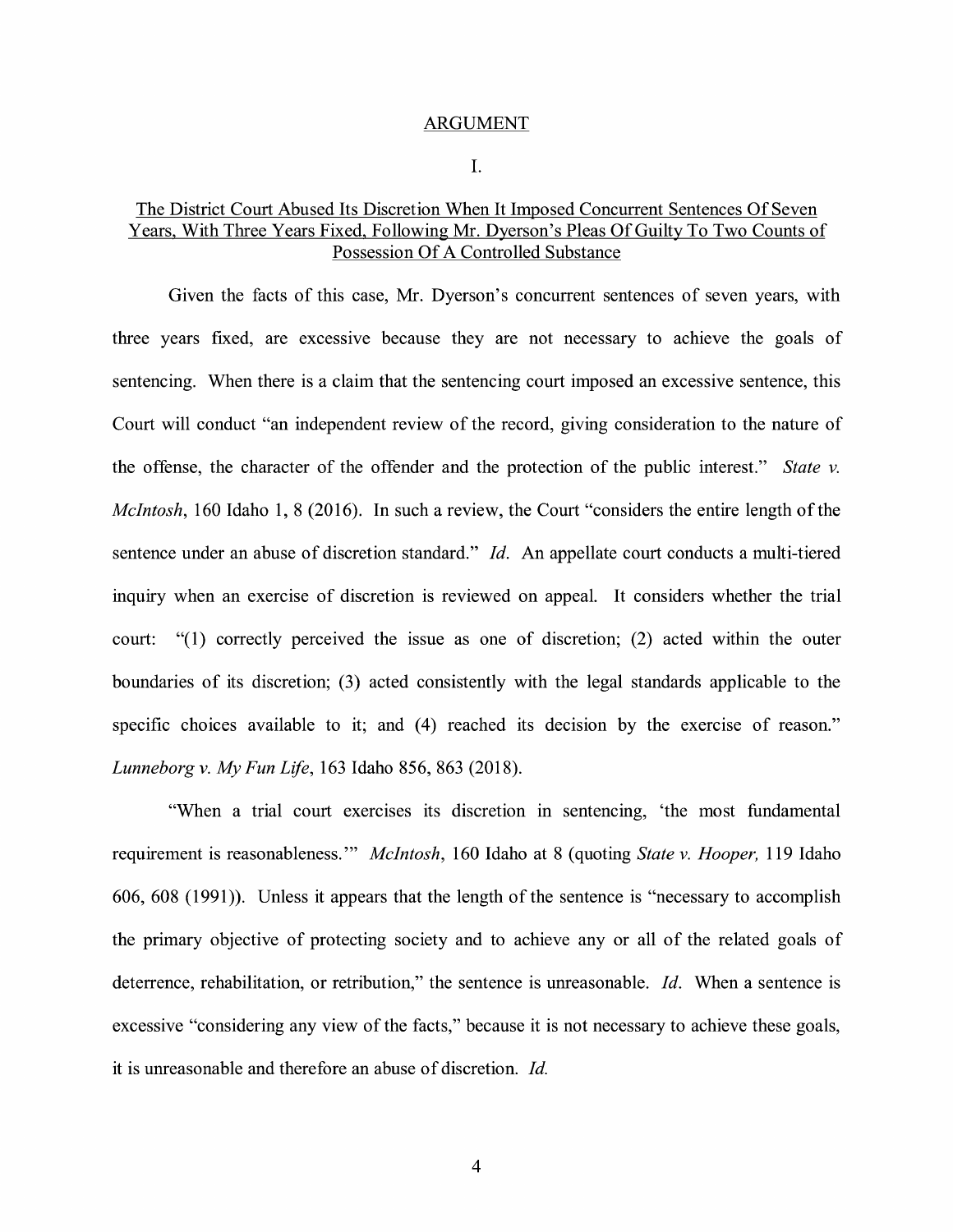There are several mitigating factors that illustrate why Mr. Dyerson's sentences are excessive and unreasonable under any view of the facts. First, Mr. Dyerson accepted responsibility for his crimes and spoke frankly about his situation. These kind of statements have been recognized as mitigating. *See State v. Shideler,* 103 Idaho 593, 594 (1982) (reducing the defendant's sentence, in part, because "the defendant has accepted responsibility for his acts"). Here, Mr. Dyerson acknowledged his problems with drugs but said he learned a lot of valuable skills on his rider.  $(3/1/18 \text{ Tr.}, p.9, L.8 - p.10, L.7.)$  He said that he learned to try to reach out for help when he needed it, but unfortunately his support network was not available for him when he needed it most.  $(3/1/18 \text{ Tr}$ , p.10, Ls.7-15.) He also accepted responsibility for his crimes and said he knew he made mistakes, but he was "holding [himself] accountable in the hopes that [he] could get help" and treatment because he did not want to use drugs anymore. (3/1/18 Tr., p.10, Ls.16-22.) He said he hated drugs and recognized that he lost his wife, his children, and his mother due to drugs.  $(3/1/18 \text{ Tr}., p.10, L.22 - p.11, L.1)$  He also told the court that he wanted a "chance to do things righteously," and he felt that a faith-based program like Good Samaritan would help him do that. (3/1/18 Tr., p.11, Ls.2-7.) Finally, he said that he wanted to "do good" with his life; he wanted a chance to work and to be a good father and husband. (3/1/18 Tr., p.11, Ls.11-17.)

A defendant's abusive childhood 1s also a recognized mitigating factor. *State v. Gonzales,* 123 Idaho 92, 93-94 (Ct. App. 1993). And Mr. Dyerson had an extremely difficult childhood. He reported that his mother used cocaine when she was pregnant, and this resulted in his premature birth. (Presentence Report (PSI),  $p.49.$ )<sup>2</sup> He explained that he did not

 $2$  All citations to the PSI refer to the 73-page electronic document, which includes the addendum to the PSI. The parties stipulated to the district court using the PSI prepared for the 2016 Case,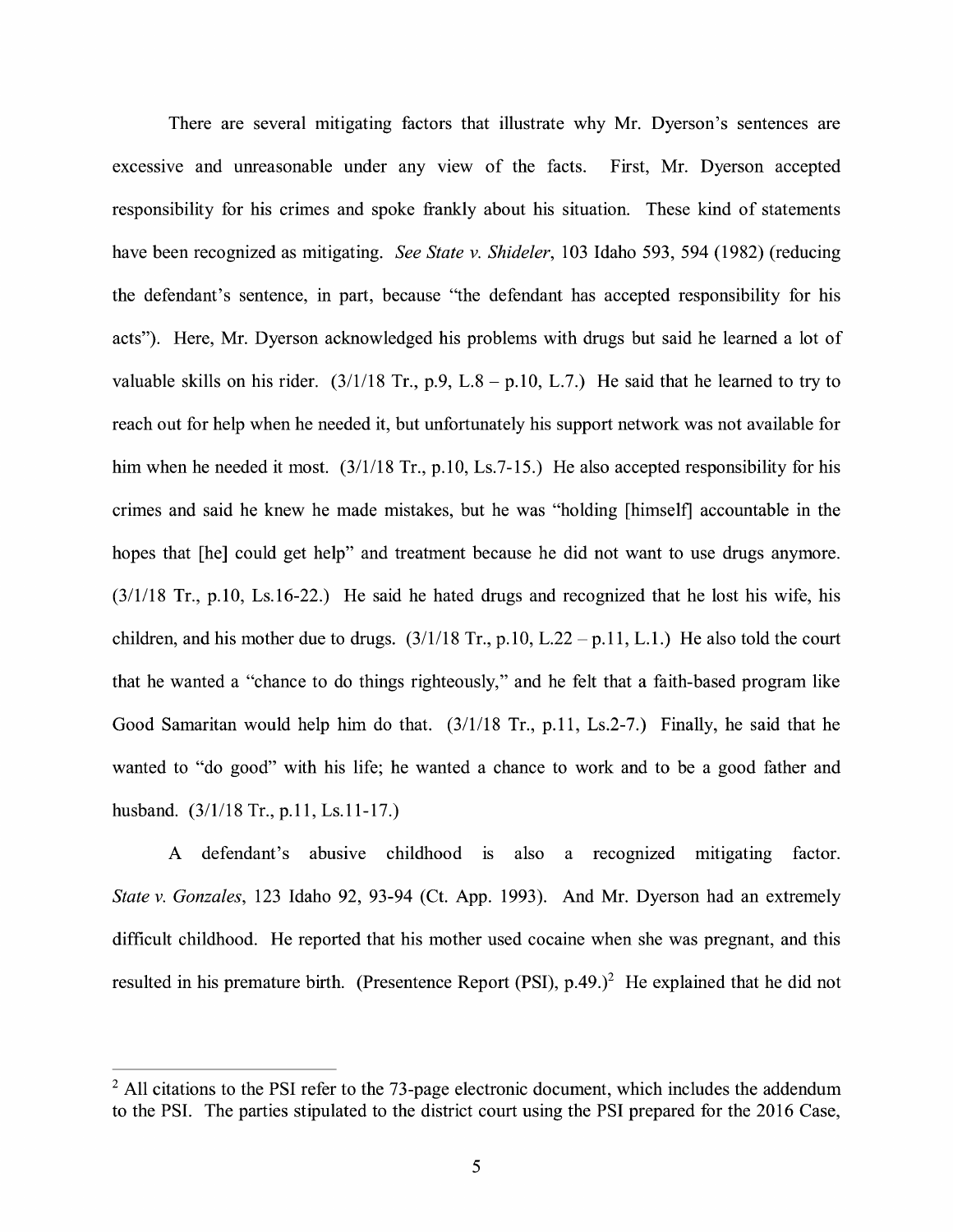know his biological father growing up, and he was beaten by his alcoholic stepfather. (PSI, pp.11-12.) During his psychological evaluation, he also revealed that his stepfather abused both him and his mother, and he witnessed "severe domestic violence including sexual assault against his mother." (PSI, p.51.) He also said that his stepfather would "beat him and urinate on him" after returning home from drinking. (PSI, p.51.) When he was 14, he said he knocked his stepfather unconscious with a beer bottle, and then ran away from home and took a bus to Tucson, Arizona. (PSI, p.51.)

Similarly, substance abuse problems should be considered as mitigating information. *State v. Nice,* 103 Idaho 89, 91 (1982). Unfortunately, Mr. Dyerson developed severe problems with substance abuse after moving to Arizona. The GAIN-I Recommendation and Referral Summary indicated he had a severe amphetamine use disorder, a mild alcohol use disorder, and a mild opioid use disorder. (PSI, pp.24-25.)

Mr. Dyerson also struggles with serious mental health problems. His psychological evaluation revealed that he had a "history of several mental health diagnoses including Bipolar Disorder, Schizophrenia, and Amphetamine induced Psychosis." (PSI, p.50.) He also exhibited symptoms indicating a Major Depressive Disorder. (PSI, p.54.) Additionally, the evaluator noted that Mr. Dyerson "endorsed items that indicate significant symptoms of Post-Traumatic Stress Disorder .... " (PSI, pp.54, 50.) Such diagnoses are also long-recognized mitigating factors. *State v. Odiaga,* 125 Idaho 384, 391 (1994).

In light of the multiple mitigating factors in this case, Mr. Dyerson's sentences were excessive and unreasonable because they were not necessary to achieve the goals of sentencing.

and the district court ordered a file review. (2017 R., p.46.) The file review is included in an additional, confidential 30-page electronic document that is also part of the record on appeal.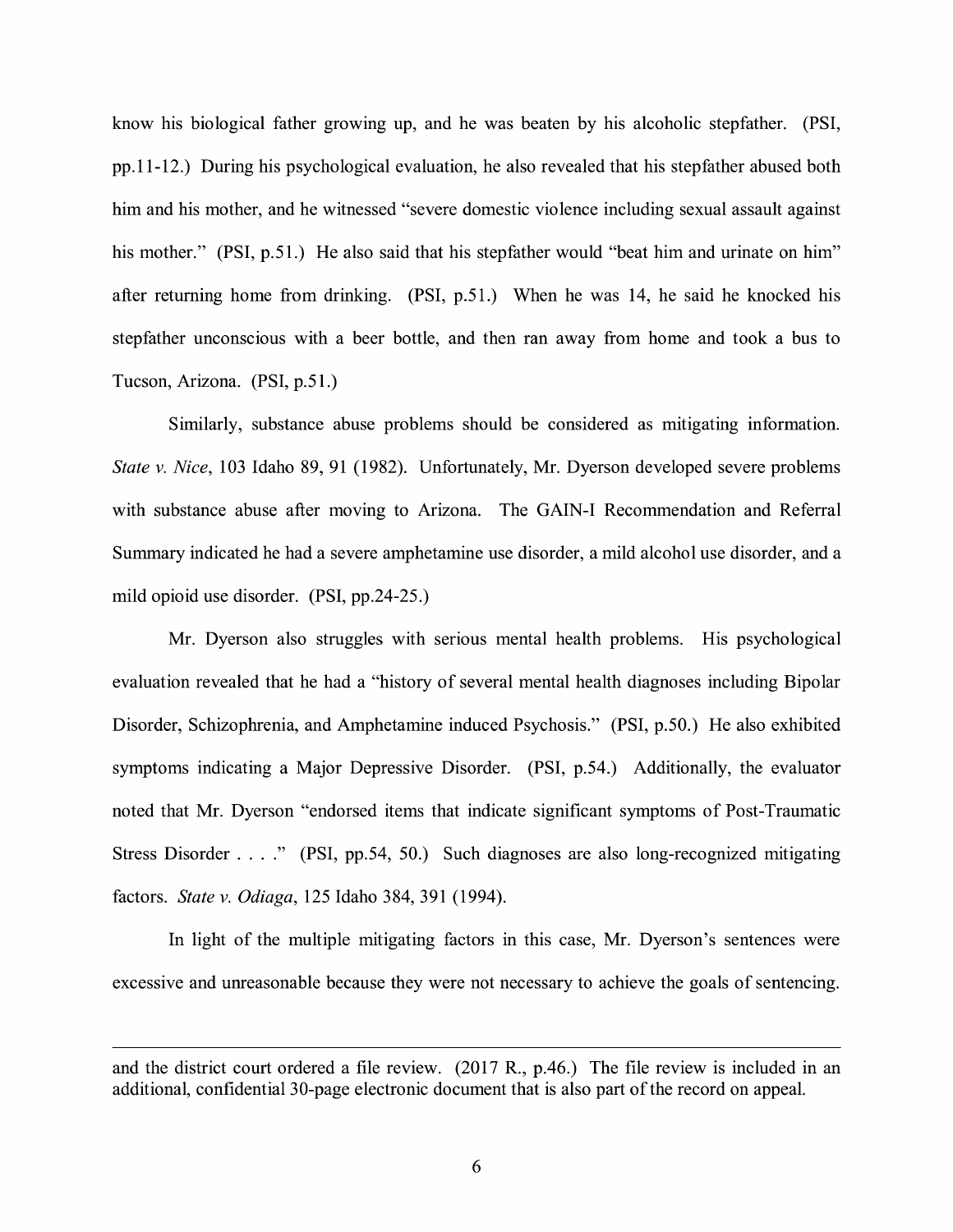The district court failed to adequately consider this mitigating information when it imposed the sentences. Therefore, it abused its discretion because it did not reach its sentencing decision through an exercise of reason.

II.

## The District Court Abused Its Discretion When It Denied Mr. Dyerson's Rule 35 Motions For A Reduction Of Sentence

A motion to alter an otherwise lawful sentence under Rule 35 is addressed to the discretion of the sentencing court and is a plea for leniency, which may be granted if the sentence originally imposed was unduly severe. *State v. Trent,* 125 Idaho 251, 253 (Ct. App. 1994). "The criteria for examining rulings denying the requested leniency are the same as those applied in determining whether the original sentence was reasonable." *Id.* "If the sentence was not excessive when pronounced, the defendant must later show that it is excessive in view of new or additional information presented with the motion for reduction. *Id.* 

In this case, Mr. Dyerson presented new information to the district court when he spoke<sup>3</sup> at the Rule 35 hearing. He asked the district court to reconsider his sentences in light of the fact that his grandmother was struggling to take care of his ailing aunt and his children.<sup>4</sup>  $(4/20/18$ Tr., p.26, Ls.10-19.) As such, he asked the district court consider retaining jurisdiction so he could participate in the Idaho Department of Correction's "Advanced Practices" program, which he had not done on his rider. (4/20/18 Tr., p.26, Ls.3-7.) He said he if he was able to do that program successfully, he may be able to get an interstate compact, which would allow him to serve his probation in Arizona and help his grandmother. (4/20/28 Tr., p.26, Ls.14-16.)

<sup>&</sup>lt;sup>3</sup> Mr. Dyerson appeared telephonically.  $(4/20/18$  Tr., p.20, Ls.8-23.)

<sup>&</sup>lt;sup>4</sup> The parties stipulated to the district court considering the new information submitted at the hearing as support for the Rule 35 motions in both cases.  $(4/20/18$  Tr., p.21, L.22 – p.22, L.23.)